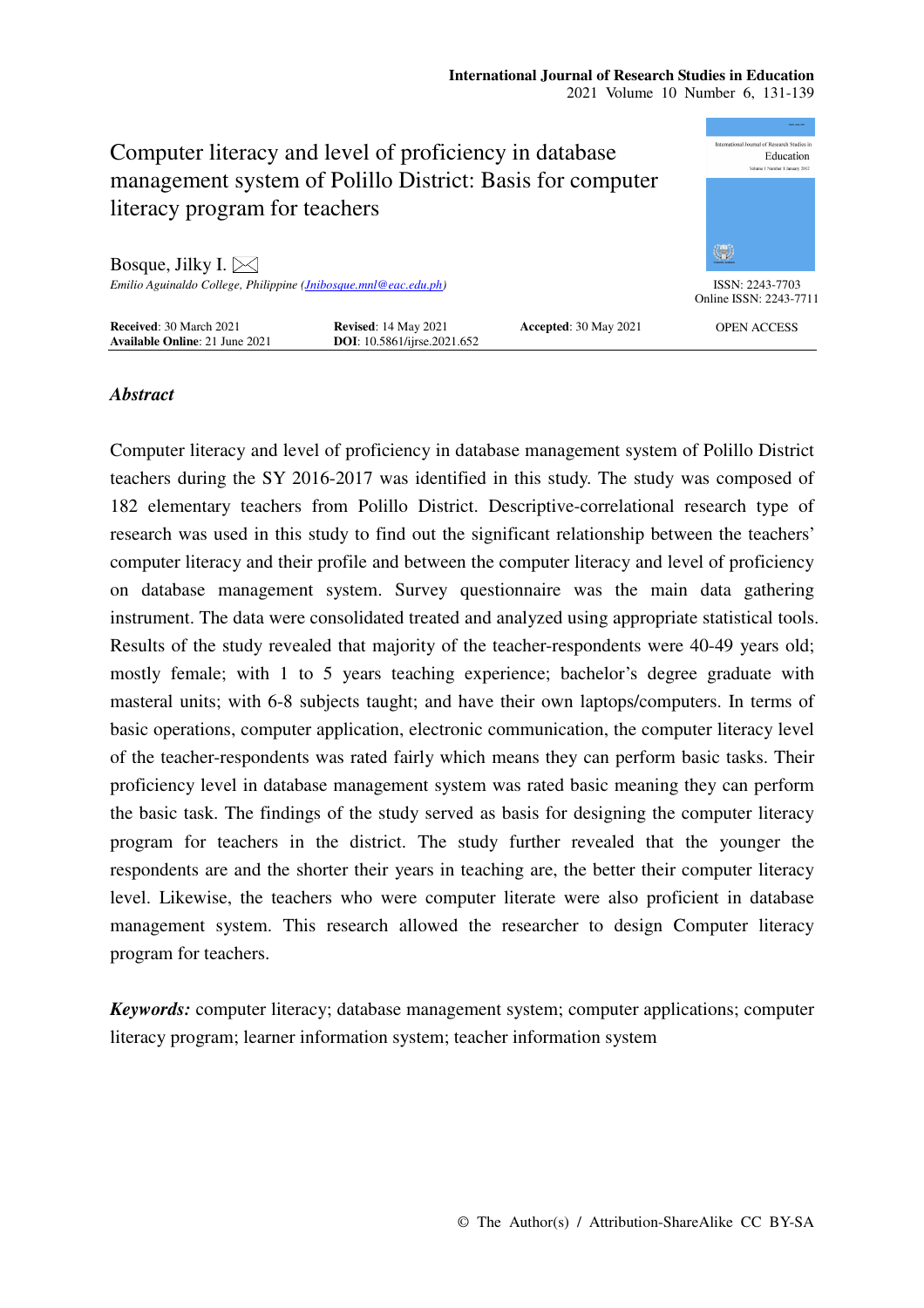# **Computer literacy and level of proficiency in database management system of Polillo District: Basis for computer literacy program for teachers**

### **1. Introduction**

There is a familiar saying which goes, "nothing is permanent except change." To adapt and manage to these changes, the field of education in the Philippines, especially teachers and educators, is required to study the use and application of new technologies to improve their competency and effectiveness in performing their duties and professional development. It is necessary, therefore, that the teacher should master the basic use of the Computer.

The Department of Education launched the DepEd Computerization Program (DCP) in 2010. Polillo District was lucky to be chosen as the recipient of the said program. One of the objectives of this program is to raise the ICT literacy of learners, teachers, and school heads. Today, 17 schools out of 20 schools in Polillo District have computer sets in school from DCP. However, despite having computers in schools, the most pressing problems are the lack of financial resources for the maintenance of computer and internet connectivity, inability of teachers to know how to use the Computer effectively, and difficulty in integrating Computer in teaching since teachers have insufficient training and experience with the use of the Computer (McPherson, 2011). Moreover, relatively, computer subjects or ICT in the K-12 curriculum are integrated into the EPP subject, which is difficult for some computer illiterate teachers.

In 2013, Polillo District teachers had informal basic computer training during their in-service training conducted in two days. It was the first and last training conducted within the district. Currently, most of the teachers in Polillo District have laptops, personal computers, and computers set in schools to make their duties and responsibility in terms of stabilizing records, encoding information of learners, computation of grades, and browsing the internet. In addition, some teachers study for their master's degree and doctor's degree and prepare their reports and assignments and submit requirements using the Computer and the internet. Unfortunately, based on the researchers' observation and as district ICT coordinator, some of the teachers have marginal computer literacy despite the complete equipment and facilities provided by the DepEd through the DepEd Computerization Program (DCP).

## *1.1 Research Questions*

The study's primary aim was to identify the level of computer literacy of the teachers in Polillo District and their level of proficiency in the data management system. Results were used as the basis for the district computer literacy program. Specifically, the study sought to answer the following questions:

1. What is the profile of the respondent teachers in terms of: age; sex; length of service; educational attainment; number of subject/s taught; computer ownership; and the number of years of being a computer user?

2. What is the computer literacy level of the respondents in the following areas: basic computer operations; computer application; and electronic communications?

3. What is the level of proficiency of teachers in Data Management System in the following areas: Learner Information System and Teachers' Information System?

4. Is there a significant relationship between the respondents' computer literacy level and their profile?

5. Is there a significant relationship between the respondents' computer literacy level and their level of proficiency in database management systems?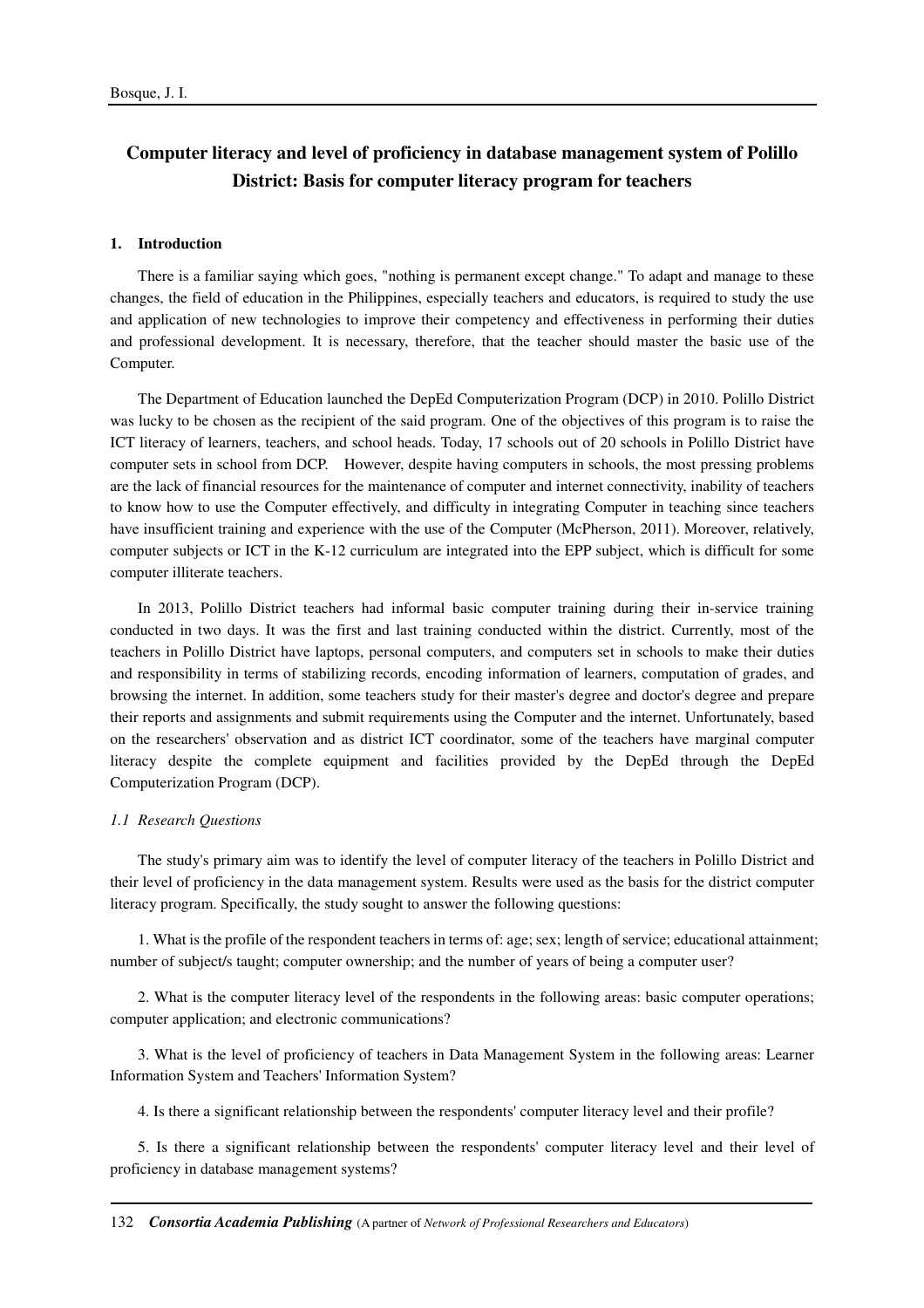# *1.2 Brief review of related literature and studies*

*Computer literacy -* In the study of Roson (2015), she defined computer literacy as the teachers' level of knowledge and skills about using computers in teaching. Literacy is the learning and mastering of symbols and the ability to interpret them. This point of view suggests that computer literacy relates to a basic understanding of how the Computer works. The study concluded that the teachers in Hen. Pio Del Pilar Elementary School was fairly literate in basic operations. However, there is a need to conduct in-service training on basic computer operations and software applications to equip them with the computer skills they will need in using ICT facilities and tools in teaching. These corpora strengthen the desire of the researcher to identify whether Polillo District has the same predicament and, if such is the case, what may be done to address the problem. The works of Akhtar (2010), Censon (2012), Roson (2015) also suggested plans and policies in the training of teachers on ICT, which can be used for the proposal of the program.

*Basic computer operations -* The study of Dollado (2002), as cited in Roson (2015), showed that teachers and administrators of Calbayog Pilot Central School have minor knowledge in computers in terms of concepts. Moreover, they lacked training in terms of computer use. In line with this, the Municipality of Villasis, Pangasinan, conducted training about Basic Computer Operation and Hardware Servicing. The seminar aimed to refresh and enhance computer skills in the computation of grades and make PowerPoint presentations. Skills training is one of the requirements for teacher-applicants at the Department of Education (http://villasis.gov.ph/ index.php/teacher-applicants-complete-basic-computer-operations-and-hardware-servicing-seminar, para. 1).

*Basic computer applications - At present, the Department of Education aims to fully train administrators,* teachers, and support staff in word processing, electronic spreadsheet, and graphic software to aid them in their instructional task (Manzano, 2002). Olaolu, Adbulrahaman, and Habibatu (2012) opined that computer application packages such as Microsoft Word could be used to prepare reports, letters, and textual documents. A word processor is used for manipulating text-based documents. Word processing has become the most commonly used software in education (Robleyr & Doering, 2010). The teachers in the Polillo district commonly use Microsoft word in preparing school reports, teacher and learners' documents, and preparing activity sheets for learners. From this action, the researcher is eager to identify teachers' level of computer literacy in basic computer applications aligned to word processing.

Spreadsheet programs are in widespread use in the classroom at all levels of education (Robleyr & Doering, 2010). The teachers in Polillo District commonly use Microsoft Excel as an example of a spreadsheet program in preparing and computing grades of learners like an electronic class record, periodical test results, oral and silent reading, encoding nutritional status, making graphs, and others related to computation. Based on these, the researcher is keen to identify teachers' level of computer literacy in basic computer applications align to the spreadsheet.

According to Good (2008), presentation graphics application software is typically used to create a presentation in the form of slides that can be used to create overhead transparencies or printed handouts or books and present information in electronic form. The teachers in Polillo District commonly use graphics like Microsoft Powerpoint and Prezi in preparing and presenting their reports like a lesson and school/study reports. From this observable action, the researcher was compelled to identify teachers' level of computer literacy in basic computer applications aligned to graphics.

The internet offers research, tips, lesson plans, discussion opportunities, and a treasure trove of data (Depaul, 2002). Teachers can find an almost unlimited number of ideas and plans on the internet (Hunt, 2009). Also, Dulan (2010) said that an internet connection would help get people to use computers more for research and send emails to teachers. Teachers also use the internet for communication purposes with students and other peers. In line with this, the Department of Education launched its Program about DepEd Internet Connectivity Program. Luckily, only one school, Polillo Central Elementary School, availed this kind of program due to the kind of school category.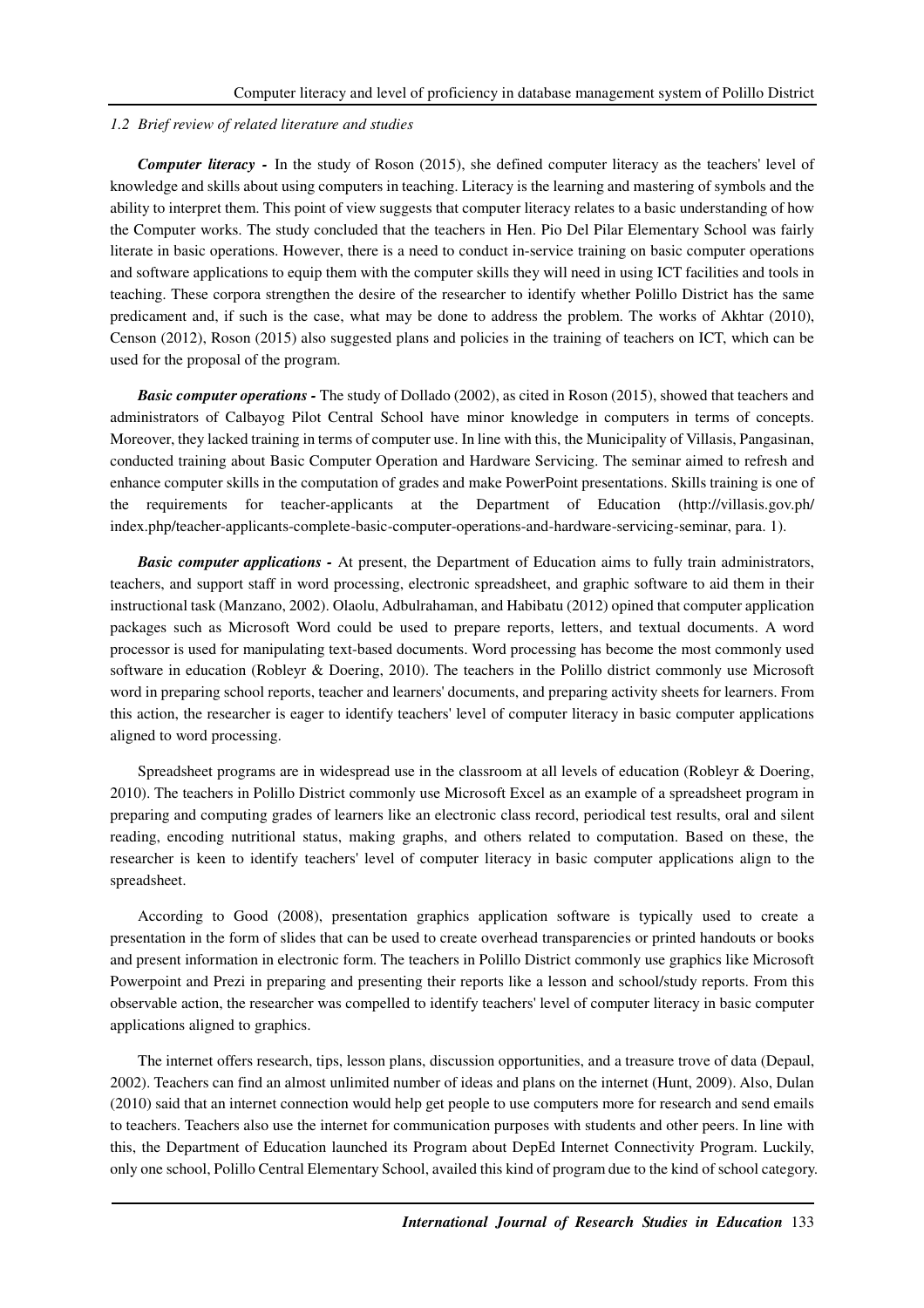Mostly, the reports are urgent, due date, and rush, so the main solution to cope with the school reports is to send via email without waiting for the liaison officer to travel and submit the hard copy in the division office.

*Database management system -* Rouse (2015) defined a database management system (DBMS) as the system software for creating and managing databases. The DBMS provides users and programmers with a systematic way to create, retrieve, update, and manage data. This discussion on database management systems is relevant to the present study because it identified the level of proficiency in the district's database management system. According to DepEd Press Release (2015), LIS is an innovative tool that the Department uses to manage information to promote transparency, informed decision making, and empowerment at different levels of the organization. This system is envisioned to allow the Department better to track its learners in formal and non-formal instruction so that more appropriate interventions can be formulated to provide quality education for all Filipino learners.LIS has allowed the Department to generate the total public school enrolment based on the actual registration of learners (DepEd Order No. 67 s. 2011 and No. 22, s. 2012). This system has a great impact on the researcher's study because she wanted to identify the proficiency of teachers in LIS in enrolling and updating the learners' data.

On the other hand, Cosidon (2016) developed a Student Information System that provided greater satisfaction to the users than the existing system for efficient querying of student information records, keeping the student records more securely. And giving more reliable information records of students on the Kalinga State University Rizal campus. This is similar to the learner information system established by the DepEd in securing learners' data, reliable and updated information of the learner. As stated in Division of Quezon Memorandum No. 42 Memorandum Series of 2016, Quezon Teachers Information System (QTIS) is a web-based solution/database which will serve as the central repository of all DepEd personnel's data. Designed to improve the efficiency of the DepEd Division of Quezon, the system generates personnel information, benefits (loyalty, step increment, bonuses, etc.), and employment status, including promotion, transfer, and retirement. In addition, the system helps manage and automate records that will be beneficial not only to teachers but also to the organization.

Currently, all Quezonian teachers are required to account in the teachers' information system provided by the Division of Quezon because it is the part of human resource information of teachers in the division to encode and update the data of each teacher. The Zonal Education Office, a governmental service organization, developed Teacher Information System, which system would be useful to run the organization efficiently and take a management decision on time (Vickneshwaran, 2012). This kind of system is similar to the TIS of the Division of Quezon, which inspired the researcher to determine the proficiency of teachers in the database management system.

## **2. Methodology**

The study aimed to analyze the computer literacy and level of proficiency in the database management system of teachers as the basis for a computer literacy program. Therefore, the study was descriptive-correlational research. The study used all elementary school teachers in Polillo District, composed of 182 teachers who perform the LIS and QPIS and use the Computer in school reports, update data of learners and teachers, study, lesson planning, and present their lesson from twenty (20) schools. The study used complete enumeration in choosing the respondents of this study. Therefore, all teachers were considered as respondents who were part of the survey.

#### *2.1 Research instrumentation*

Since the study sought to identify teachers' computer literacy and level of proficiency, the survey questionnaire was used in gathering data. The researcher modified the questionnaire used in Roson's (2015) study wherein Part 1 and Part 2 of the questionnaire were adopted while Part 3 was made by the researcher. The first part dealt with the demographic profile of the respondents, which included age, sex, length of service, educational attainment, subject taught, computer ownership, and the number of years of being a computer user.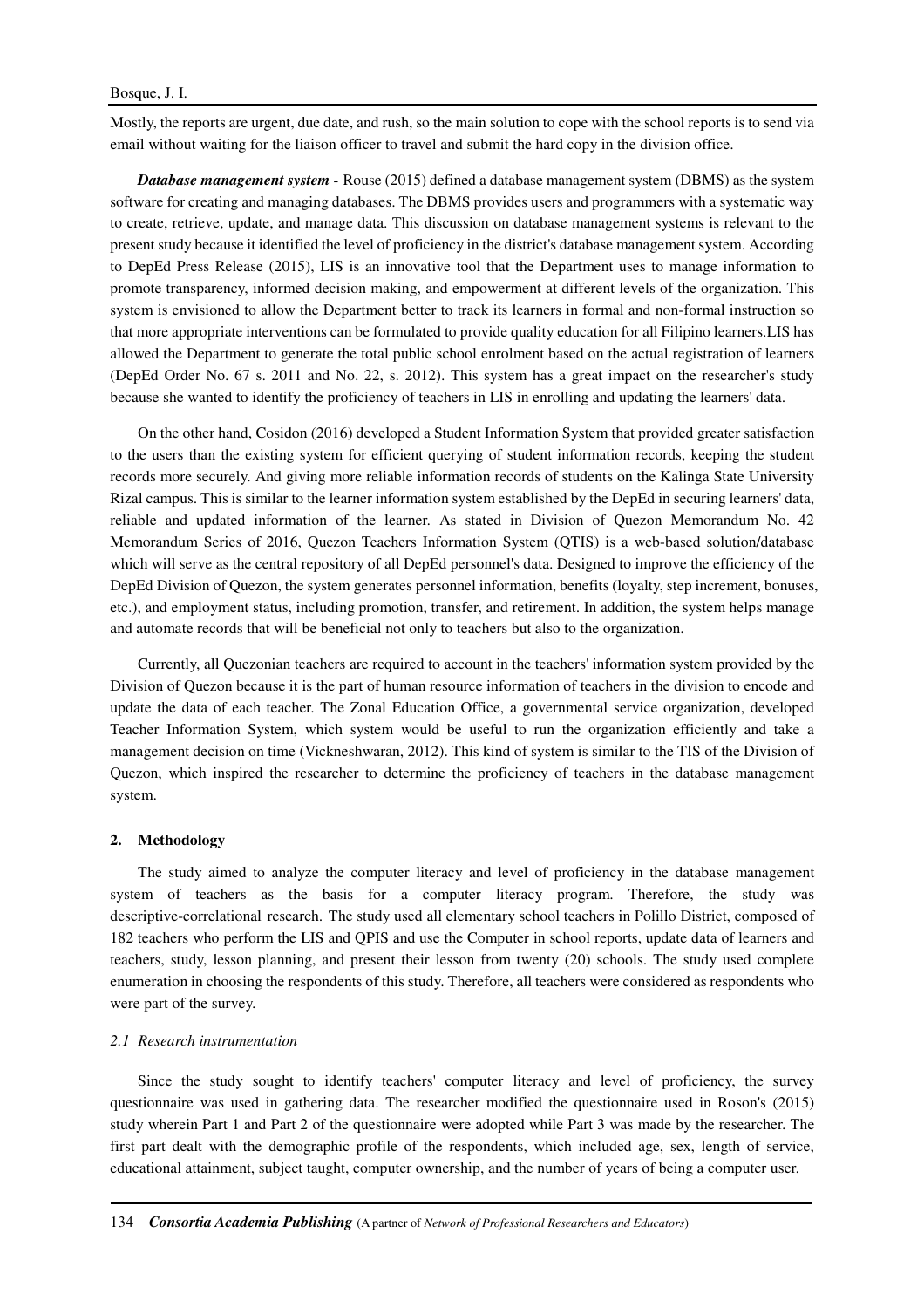The second part assessed the computer literacy of teachers in basic computer operations (performing elementary tasks, manipulating files, using the keyboard for data and program entry), computer applications which are composed of 1) word processor (performing basic word processing tasks, performing editing tasks, performing formatting tasks, and creating reference and citations), 2) spreadsheet (performing data entry tasks, performing editing and formatting tasks), 3) graphics (creating and manipulating graphic files), and 4) electronic communication (using the email/Gmail and using the internet). A Likert-type scale was used in measuring literacy level.

The third part was the level of proficiency of teachers in a database management system which is composed of the following: (1) Learners Information System (performing basic enrolling and editing tasks) and (2) Teacher Information System (creating, manipulating accounts, and editing/updating tasks). Again, a Likert-type scale was used in measuring literacy level.

# *2.2 Statistical treatment of data*

The study employed descriptive-correlational research and utilized the questionnaire as a data-gathering tool to draw relevant data and information needed to answer the problems. The data gathered by the researcher were treated statistically using the most appropriate statistical tools. Frequency distribution and percentage were used in assessing the demographic profile of the respondents. Weighted Mean was used to identify teachers' computer literacy and level of proficiency on the database management systems. Spearman Rho and chi-square were used to identify the significant relationship between computer literacy and their profile. Spearman Rho was also used to identify the significant relationship between computer literacy and database management systems.

# **3. Results and discussions**

# *3.1 Profile of the respondents*

# **Table 1**

*Demographic Profile of the Respondents* 

| Profile                       | Details                 | f          | $\%$    |
|-------------------------------|-------------------------|------------|---------|
| Age                           | $20 - 29$ years         | 40         | 22%     |
| Mean Age: 39.66 years         | $30 - 39$ years         | 53         | 29.1%   |
| Median Age:<br>37.72 years    | $40 - 49$ years         | 56         | 30.8%   |
| Modal Age:<br>36.87 years     | $50 - 59$ years         | 29         | 15.9%   |
|                               | 60 years and older      | 4          | $2.2\%$ |
| Total                         |                         | <u>182</u> | 100%    |
| Gender                        | Male                    | 40         | $22\%$  |
|                               | Female                  | 142        | 78%     |
| Total                         |                         | <u>182</u> | 100%    |
| Years in Teaching             | Five years and below    | 57         | 31.3%   |
|                               | $6 - 10$ years          | 42         | 23.1%   |
|                               | $11 - 15$ years         | 24         | 13.2%   |
|                               | $16 - 20$ years         | 21         | 11.5%   |
|                               | Over 20 years           | 38         | 20.9%   |
| Total                         |                         | <u>182</u> | $100\%$ |
| <b>Educational Attainment</b> | Bachelor's Degree       | 78         | 42.9%   |
|                               | BS with MA units        | 91         | 50%     |
|                               | <b>MA</b> Graduate      | 5          | $2.7\%$ |
|                               | MA with Doctorate units | 6          | $3.3\%$ |
|                               | Doctorate Degree        | 2          | $1.1\%$ |
| <b>Total</b>                  |                         | <u>182</u> | 100%    |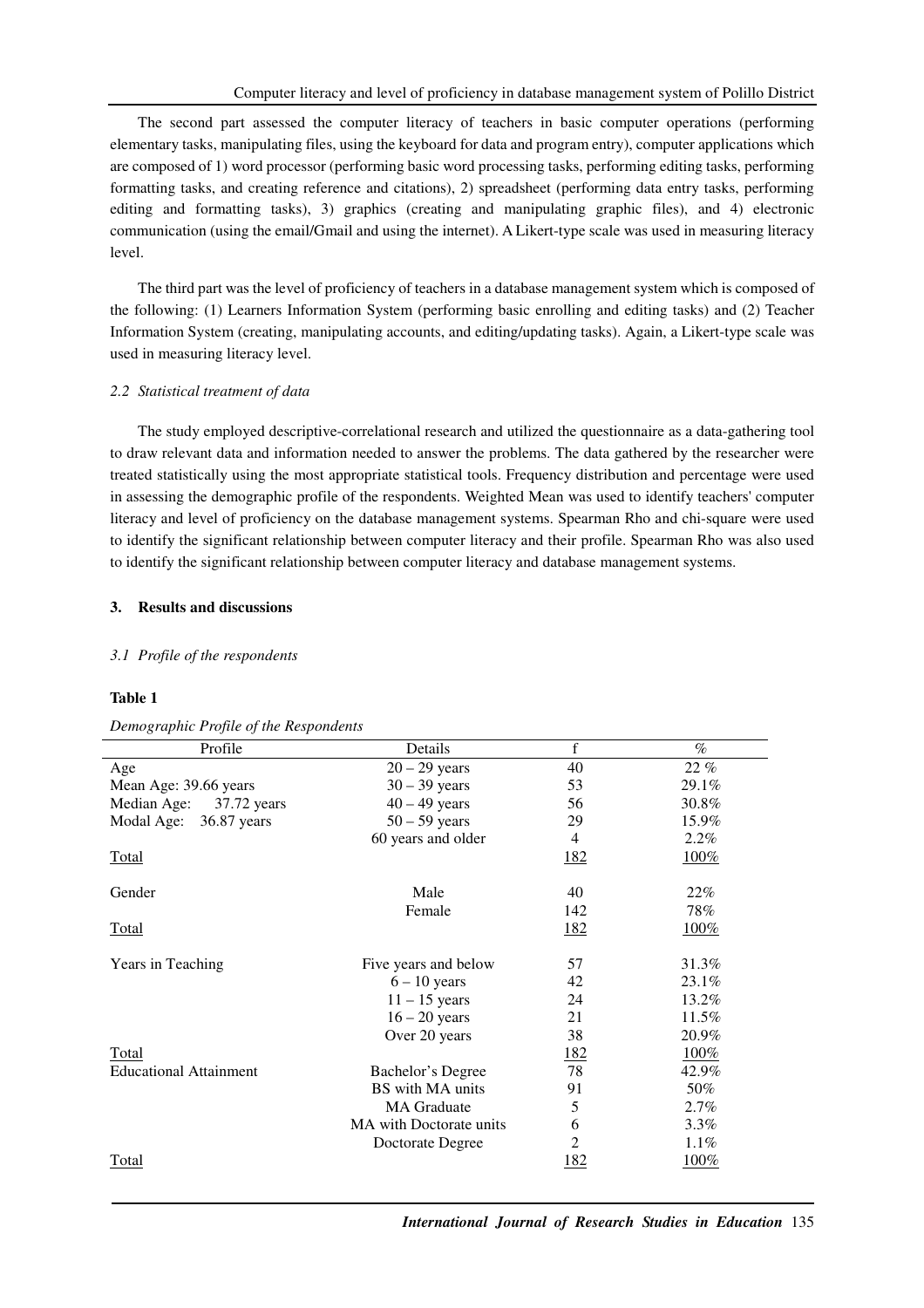# Bosque, J. I.

#### **Table 1** …continued

| Profile                          | Details            | f                | $\%$     |
|----------------------------------|--------------------|------------------|----------|
| No. of Subjects Taught           | $0 - 1$            | 10               | 5.5%     |
|                                  | $2 - 3$            | 23               | 12.6%    |
|                                  | $4 - 5$            | 10               | 5.5%     |
|                                  | $6 - 7$            | 69               | 37.9%    |
|                                  | Eight or more      | 69               | 37.9%    |
| Total                            |                    | <u>182</u>       | 100%     |
| Computer Ownership               | Yes                | 155              | 85.2%    |
|                                  | N <sub>0</sub>     | 27               | 14.8%    |
| Total                            |                    | $\frac{182}{34}$ | 100%     |
| No. of years of being a computer | $0-1$ year         |                  | 18.7%    |
| user                             | 2-5 years          | 75               | 41.2%    |
|                                  | $5-10$ years       | 52               | 28.6%    |
|                                  | 11 years and above | 21               | 11.5 $%$ |
| Total                            |                    | 182              | 100%     |

*Legend: f* = Frequency and *%* = Percentage.

Age refers to the biological number of the existence of teachers since birth. The scenario mentioned above is illustrated in a study by Roson (2015) where the majority of the respondent-teachers were 30-49 years old. This implies that a person grows in age, and his physical health deteriorates but increases his experiences as he grows older. Roson (2015) explained that the distribution of gender could be attributed to conventional gender-based perceptions, with females viewed as more nurturing and caring than males or the feminized nature of the profession. She also indicated that females are more interested in taking education courses than do males. A close examination of the table reveals that the district's teaching force is composed of newly hired and younger teachers who belong to the younger generation. In addition, the National Center for Education Statistics (2010) shows that teachers with fewer years of experience are more likely to use computers in their classes than teachers with more years of experience. Educational attainment is the status of the teacher acquired and completed formal education preparation and teachers' training that is recognized as one of the bases of performance in actual teaching (Villaras, 2013 as cited in Roson, 2015).

The need to increase the number of teachers taking advanced/graduate studies which adhere to the effort of DepEd in encouraging public school teachers to pursue and finish graduate studies to be qualified for the promotion and to seek professional advancement. The consortium program of MSEUF-Lucena City that caters to the Polillo Island teachers to take graduate studies is one program that helps teachers in the island municipalities in terms of professional advancement and their aspirations to be promoted. Most teachers handle six and more subjects requiring them to prepare several lesson plans and materials every day. DepEd has always wanted the teachers to be Computer literate. The majority of the teachers believe that owning a computer will help them become more efficient in their school-related tasks. Similar to Robles (2015) study, teachers use their computers in making reports, computing grades of their pupils, and discussing a lesson through PowerPoint presentations. Teachers who have a computer at home do not experience difficulty in accomplishing reports. The teachers maximize the use of the Computer recently since reports, lesson logs, teaching, and learning materials are being encoded and downloaded. Also, DepEd Computerization Program was implemented recently.

# *1.1 Level of Computer Literacy of Teachers*

# **Table 2**

*Teachers' level of computer literacy* 

| Weighted Mean | <b>Descriptive Rating</b> | Rank |
|---------------|---------------------------|------|
| 3.00          | <b>Fairly Literate</b>    |      |
| 3.16          | <b>Fairly Literate</b>    |      |
| 2.88          | <b>Fairly Literate</b>    |      |
| 2.85          | <b>Fairly Literate</b>    |      |
|               |                           |      |

136 *Consortia Academia Publishing* (A partner of *Network of Professional Researchers and Educators*)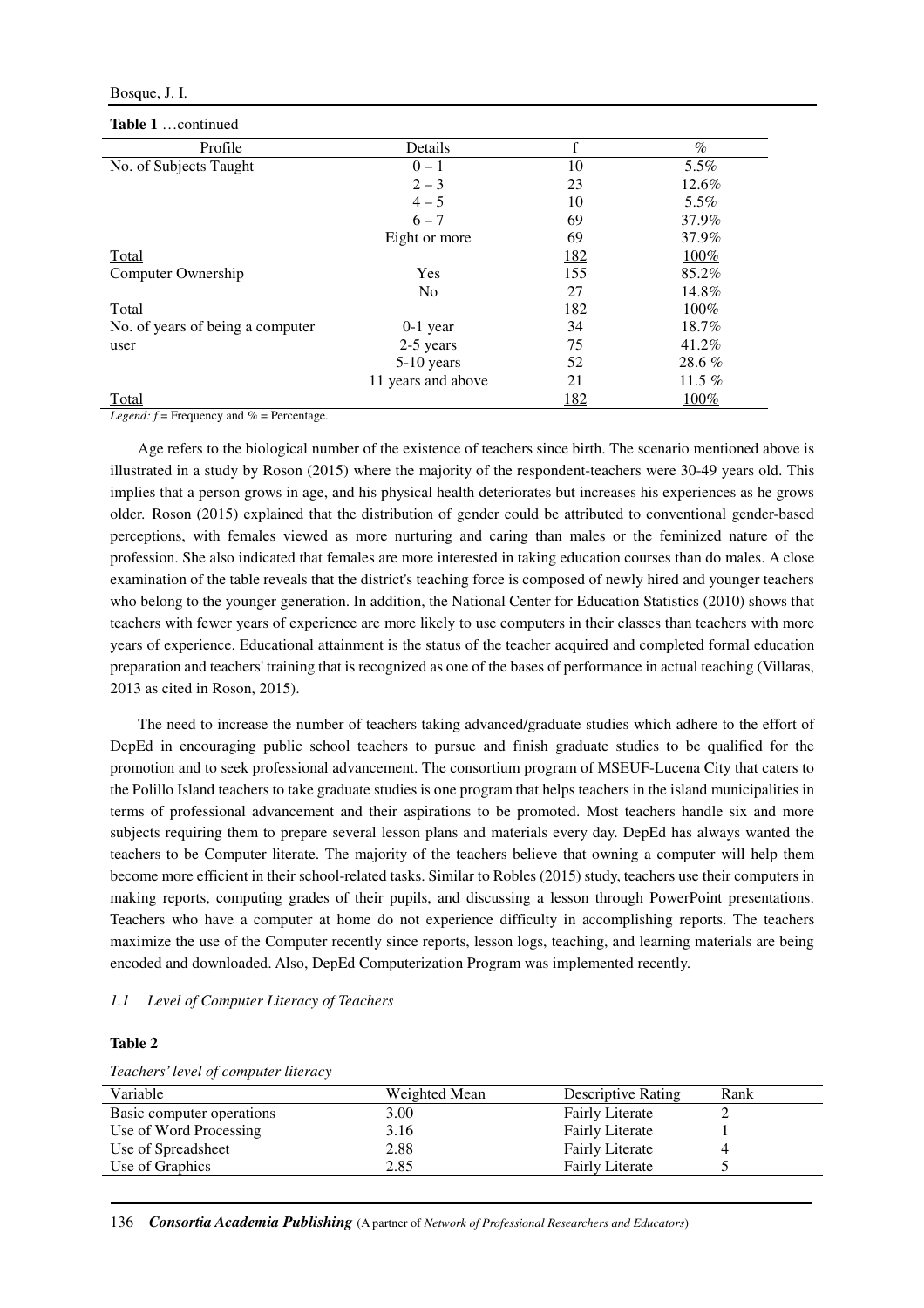| Variable                                                                                        | Weighted Mean | Descriptive Rating     | Rank |  |
|-------------------------------------------------------------------------------------------------|---------------|------------------------|------|--|
| Use of Email                                                                                    | 2.83          | <b>Fairly Literate</b> |      |  |
| Use of Internet                                                                                 | 2.95          | <b>Fairly Literate</b> |      |  |
| <i>Legend:</i> Min = Minimum, Max = Maximum, WM = Weighted Mean, and $DR$ = Descriptive Rating. |               |                        |      |  |

*4.21 – 5.00* = Highly Literate, *3.41 - 4.20* = Generally Literate, *2.61 - 3.40* = Fairly Literate, *1.81 – 2.60* = Hardly Literate, and *1.00 - 1.80* = Not Literate.

Teachers perform the basic tasks in word processing. Among the computer applications, word processing is used regularly in preparing a lesson plan, reports/ documentation, and making activity cards for the learners. It reveals that the teachers are competent in handling word processing, and integration of word processing activity is also utilized (Robles, 2015). Even though DepEd requires teachers to have a DepEd email account, not all teachers regularly open their email or never at all, and they forget their password. Similar to Robles (2015) study, the general communication skills of teachers are developed to a basic extent. This means that the extent of the teachers' familiarity and understanding of tasks relevant to emails is very minimal. However, teachers are aware of the importance of email addresses for communication, and DepEd requires all teachers to have an email account using @deped.gov.ph. Still, sadly, this awareness is not put into use because they only have basic skills in performing tasks related to electronic mailing and need more training to perform all the tasks.

### *3.2 Level of proficiency of teachers in database management system*

# **Table 3**

#### *Summary of teachers' level of proficiency in database management system*

| Variable                                                                                                                                                                                                                                                                                       | General Weighted Mean | Descriptive rating |
|------------------------------------------------------------------------------------------------------------------------------------------------------------------------------------------------------------------------------------------------------------------------------------------------|-----------------------|--------------------|
| Learner Information System                                                                                                                                                                                                                                                                     | 3.07                  | Basic              |
| <b>Teacher Information System</b>                                                                                                                                                                                                                                                              | 3.00                  | Basic              |
| $\mathbf{r} = 1.1$ at 5.00 $\mathbf{r} = 11$ in $\mathbf{r} = 1.4$ and $\mathbf{r} = 0.6$ in $\mathbf{r} = 1.4$ and $\mathbf{r} = 1.4$ and $\mathbf{r} = 1.4$ and $\mathbf{r} = 1.4$ and $\mathbf{r} = 1.4$ and $\mathbf{r} = 1.4$ and $\mathbf{r} = 1.4$ and $\mathbf{r} = 1.4$ and $\mathbf$ |                       |                    |

*Legend: 4.21 – 5.00* = Highly Proficient, *3.41 - 4.20* = Proficient, *2.61 - 3.40* = Basic, *1.81 – 2.60* = Below Basic, and *1.00 - 1.80* = Not Proficient.

Teachers are more basically skilled in LIS because every year, DepEd produces and gives almost three memoranda about LIS, which are Beginning of School Year (BOSY), End of School Year (EOSY). It includes housekeeping of learners for accuracy, updated information of the learners, and better decision-making and planning of school heads and division planning. Compared to the TIS, DepEd Quezon produces and gives a memorandum to update teacher's information once a year since teachers are promoted, transferred, and hired in a year only. From this result, teachers need more training about the teacher information system for the accuracy, validity, and reliability of their personal information.

## **Table 4**

*Correlation and association analysis between computer literacy level and demographics of the respondents* 

| Variables                                                                                                                                                      | <b>Test Performed</b> | Statistic-value, and<br>Sig-value | Decision  | Conclusion      |
|----------------------------------------------------------------------------------------------------------------------------------------------------------------|-----------------------|-----------------------------------|-----------|-----------------|
| Computer Literacy Level and                                                                                                                                    | Spearman Rho          | $r = -0.33$                       | Reject Ho | Significant     |
| Age                                                                                                                                                            | Correlation           | $p$ value= $0.000$                |           |                 |
| Computer Literacy Level and                                                                                                                                    | Chi-Square            | Chi-Square 6.385                  | Accept Ho | Not Significant |
| <b>Sex</b>                                                                                                                                                     |                       | $p$ -value = 0.172                |           |                 |
| Computer Literacy Level and                                                                                                                                    | Spearman Rho          | $r = -0.289$                      | Reject Ho | Significant     |
| Years in Teaching                                                                                                                                              | Correlation           | $p$ -value = $0.000$              |           |                 |
| Computer Literacy Level and                                                                                                                                    | Spearman Rho          | $r = 0.037$                       | Accept Ho | Not Significant |
| Education                                                                                                                                                      | Correlation           | $p$ -value = 0.621                |           |                 |
| Computer Literacy Level and                                                                                                                                    | Spearman Rho          | $r = 0.217$                       | Accept Ho | Not Significant |
| Number of Subjects Taught                                                                                                                                      | Correlation           | $p$ -value = 0.381                |           |                 |
| Computer Literacy and                                                                                                                                          | Chi-Square            | $Chi-Square = 17.121$             | Reject Ho | Significant     |
| Computer Ownership                                                                                                                                             |                       | $P-value = 0.000$                 |           |                 |
| Computer Literacy Level and                                                                                                                                    | Spearman Rho          | $r = 0.375$                       | Reject Ho | Significant     |
| Years of using Computer                                                                                                                                        | Correlation           | $p-value = 0.000$                 |           |                 |
| Legend: $\alpha = 0.05$ . $r =$ spearman rho. $0.80 - 1.0 =$ very strong, $0.60 - 0.79 =$ strong, $0.40 - 0.59 =$ moderate, $0.20 - 0.39 =$ weak, and $0.00 -$ |                       |                                   |           |                 |
| $0.19$ = very weak.                                                                                                                                            |                       |                                   |           |                 |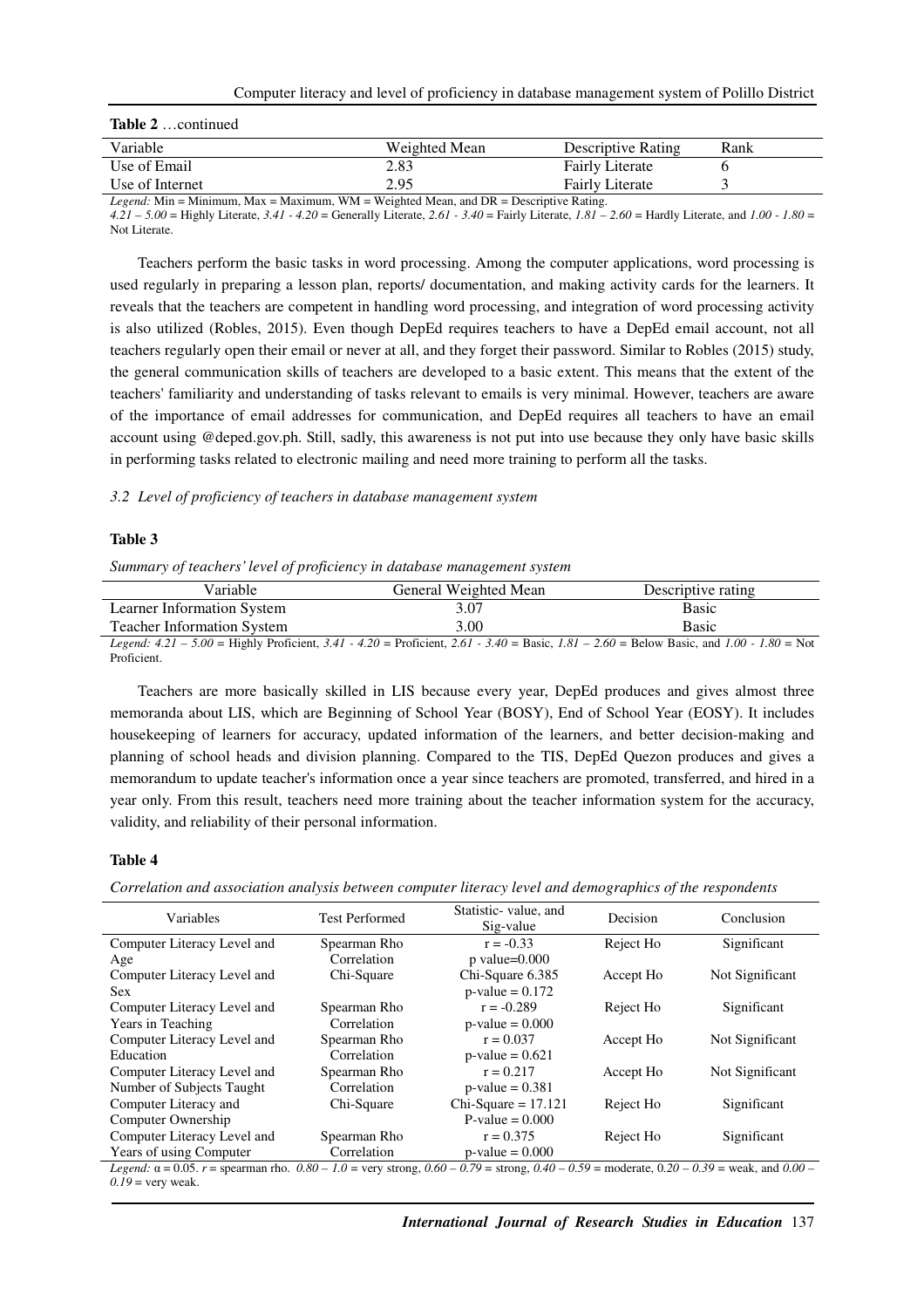The data establish that "computer literacy level" is significantly related to age, years in teaching, years in using the Computer, and computer ownership. Further scrutiny of the values reveals that the relationship between computer literacy level is inversely related to both age and years in teaching. This implies that the younger the respondents are, having a computer, and the shorter their years in teaching are, the better their computer literacy level. While there is a direct relationship between computer literacy level and years in using the Computer, which would imply that the longer their years of using the Computer, the better is their computer literacy level.

This is observable in the situation of Polillo District, wherein the teachers who have a computer, younger teachers, and newly hired teachers have a better computer literacy level because they are in the computer generation. Also, most are assigned to do school reports/documents and serve as a school ICT coordinator. Therefore, they are exposed to using a computer through reporting, assignments, projects, and have a computer subject since college or even high school. Meanwhile, the rest of the sex, education, and subject taught variables were neither related nor associated. This implies that there are no requirements in learning the Computer and developing the computer literacy level of teachers. Therefore, there are no hindrances for the teachers who want to learn professionally.

#### **Table 5**

*Correlation analysis between computer literacy level and proficiency level in database management system* 

| Variables                                                                                                 | <b>Test Performed</b>       | Statistic-value, and<br>Sig-value | Decision  | Conclusion  |
|-----------------------------------------------------------------------------------------------------------|-----------------------------|-----------------------------------|-----------|-------------|
| Computer Literacy Level and<br>Proficiency level in database<br>management system                         | Spearman Rho<br>Correlation | $r = 0.709$<br>p value $= 0.000$  | Reject Ho | Significant |
| <i>Legend</i> : $\alpha = 0.05$ . $r =$ spearman rho. $0.80 - 1.0 =$ very strong, $0.60 - 0.79 =$ strong, |                             |                                   |           |             |

*– 0.59* = moderate. *0.20 – 0.39* = weak. *0.00 – 0.19* = very weak.

The computed r-value gives an interpretation that there is a strong positive correlation between the respondents' level of computer literacy and proficiency in the database management systems. This implies that teachers who are Computer literate were also proficient in database management systems. There is no reason for the teachers not to perform their duties and responsibilities since they are literate in computers and proficient in the database management system. It also points out that teachers are not left behind in using the Computer and database management system today, and they try to embrace the kind of education today.

## **4. Conclusions**

Based on the preceding results, the following conclusions are drawn:

1. The majority of the respondents belonged to the middle age, mostly female, newly hired and younger in teaching, with master's degree, teach with a full load, and have their Computer and almost 2-5 years of being computer user.

2. The respondents have basic computer skills in word processing which connotes basic computer literacy level.

3. The respondents possess primary skills in using the Learner Information System.

4. Computer literacy correlates to the profile of the respondents except on sex, educational attainment, and subject taught.

5. There is a strong positive correlation between the level of computer literacy and the level of proficiency in the database management system of the respondents.

Given the conclusions as mentioned above, the following recommendations are as a result of this offered: